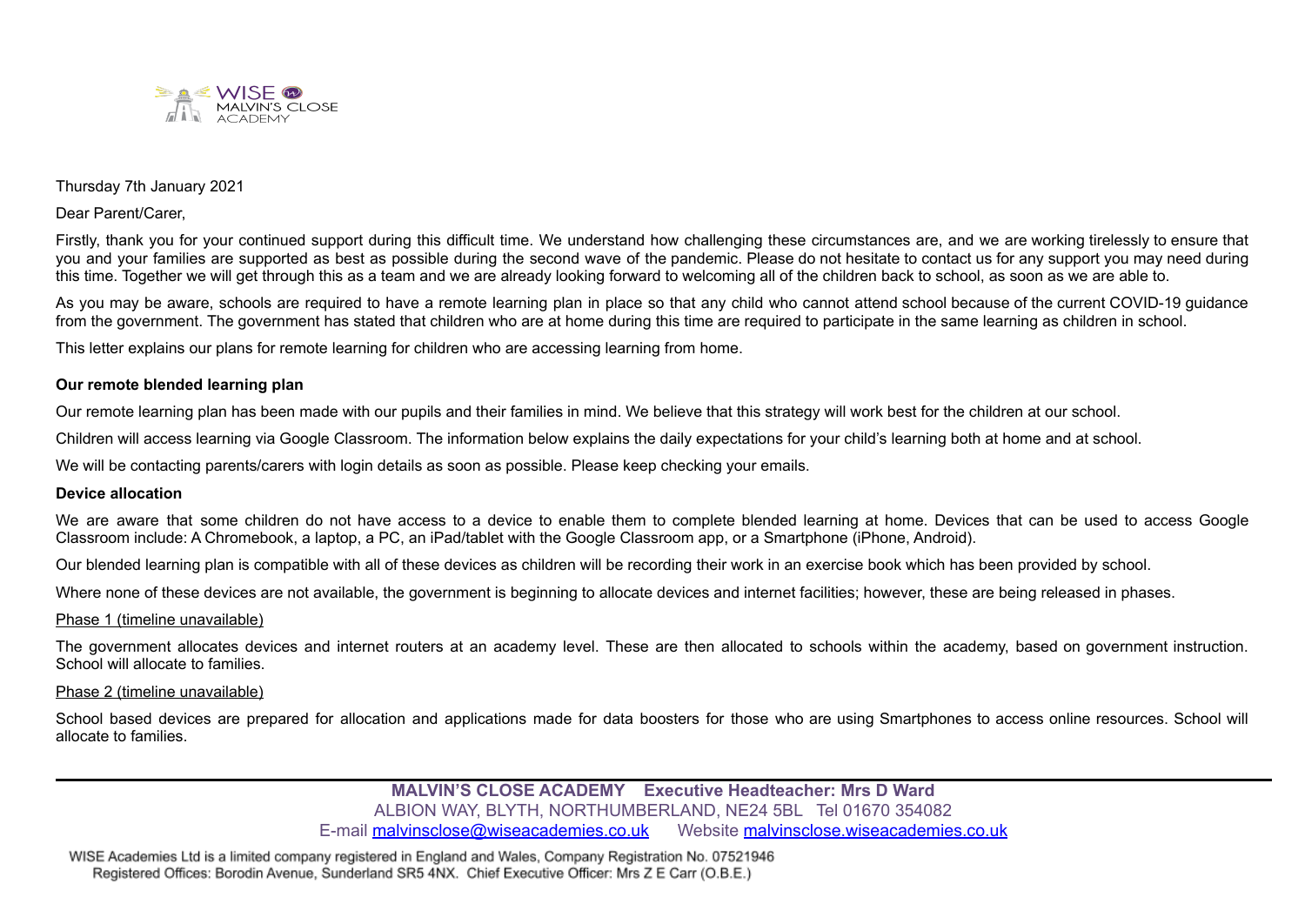### Phase 3 (timeline unavailable)

The government will allocate further devices to support school. School will allocate to families.

There is no proposed timeline from the government as to when these devices will be available. We are available to discuss individual cases with families; however, pupils who are vulnerable or are registered as SEND will take priority (if they do not have a device in the home). We are unable to tell you when you will receive a device if your child is accessing blended learning at home.

|                                    | In school                                                                                                                                                                                      | <b>Remote Learning</b>                                                                                                                                                                                                                                                                                                                                                                                                       |
|------------------------------------|------------------------------------------------------------------------------------------------------------------------------------------------------------------------------------------------|------------------------------------------------------------------------------------------------------------------------------------------------------------------------------------------------------------------------------------------------------------------------------------------------------------------------------------------------------------------------------------------------------------------------------|
| <b>Staffing</b>                    | One Class Teacher in class per year group.<br>Teaching Assistants to support ECHP children<br>as usual<br>Interventions/nurture to continue as usual with<br>children tweaked if not in school | One Class Teacher per year group available to support your child to complete learning on<br>Google Classroom between 08:30am and 3:30pm                                                                                                                                                                                                                                                                                      |
| <b>Registration</b>                | Registration will be at normal times.<br>Children will be welcomed into their<br>classroom.                                                                                                    | Morning: 9am online with Class Teacher<br>Afternoon: 1pm online with Class Teacher<br>Children who are not online will be contacted after each session to find out how best to<br>support your child in accessing online learning.                                                                                                                                                                                           |
| <b>Lesson Timings</b>              | Staggered starts following usual timings.<br>Lunch and play following usual timings<br>Staggered collections following usual timings                                                           | The teacher will be 'online' from 08:30am<br>The teacher will deliver a live reading/ phonics lesson at 09:15am<br>Lunch between 12pm and 1pm<br>Live story time with the teacher at 1:00pm<br>The teacher will 'offline' at 3:30pm                                                                                                                                                                                          |
| Where learning will be<br>recorded | All learning will be completed in books as<br>usual.                                                                                                                                           | All learning to be completed in an exercise book at home THIS CAN BE PROVIDED, ALONG<br>WITH A PENCIL AND RULER, FROM SCHOOL.<br>Photos of each piece of work uploaded to Google Classrooms ready for feedback.<br>If parents are unable to upload, they can drop the books off on a Friday and collect them on a<br>Monday<br>These books will need to be returned to school with the completed work at the end of lockdown |
| Feedback                           | Following the feedback policy in books,<br>children's work will be marked                                                                                                                      | Feedback will be provided per subject on Google Classroom including<br>1 positive comment and 1 improvement task (if appropriate to the lesson)                                                                                                                                                                                                                                                                              |
| <b>Break and lunchtimes</b>        | Breaktimes with OPAL resources<br>Afternoon break time for each year group is<br>being introduced during this time                                                                             | Teachers will set work and share timings daily with children                                                                                                                                                                                                                                                                                                                                                                 |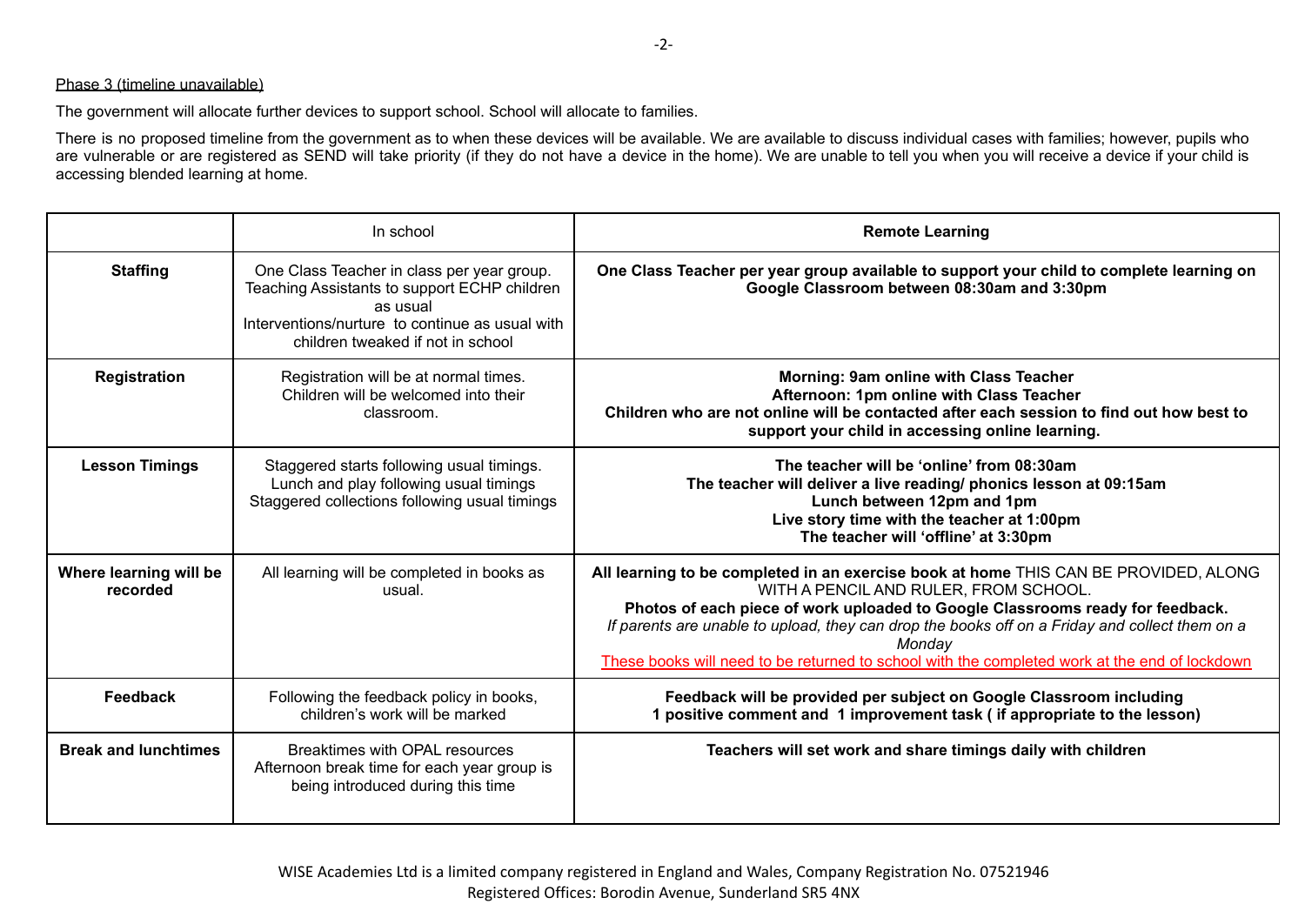| Lunches                    | Hot lunches will be served in school or a<br>packed lunch provided from home                                                | Lunch at home                                                                                                                                                                                                                                                                                |
|----------------------------|-----------------------------------------------------------------------------------------------------------------------------|----------------------------------------------------------------------------------------------------------------------------------------------------------------------------------------------------------------------------------------------------------------------------------------------|
| <b>Uniform</b>             | Children to wear their school uniform as usual                                                                              | Children to be up and dressed ready to learn in their school jumper                                                                                                                                                                                                                          |
| <b>PE</b>                  | Children to come to school in their PE kit on<br>PE day                                                                     | PE at home in kit from home                                                                                                                                                                                                                                                                  |
| <b>Communication</b>       | If your child has a place in school and they do<br>not attend, please contact the school office to<br>report their illness. | Where children are not accessing home learning a phone call will be made daily (during the<br>day) if children have not logged into morning session/afternoon sessions/have not<br>completed learning. This is so we can ensure we support all children to access their learning<br>at home. |
| <b>SEND</b>                | Learning will be adapted to your child's needs<br>as normal                                                                 | Support will be added into the year group learning on Google Classroom. If your child is<br>struggling to access any aspect of the learning, please get in touch with the Class Teacher<br>via Google Classroom and we will support as needed.                                               |
| <b>TTRS/SpellingShed</b>   | Children will continue to access these as usual<br>from home and at school                                                  | Children will continue to access these from home as usual                                                                                                                                                                                                                                    |
| <b>Accelerated Reading</b> | Children will read the books as usual in school                                                                             | We will be sharing access to a platform where children can read Accelerated Reading books<br>online. They will then be able to do quizzes as they would in school. Further details to follow<br>once this is up and running.                                                                 |

### **What you'll need at home**

- A device that can access the internet, such as a laptop, desktop computer, tablet or smartphone
- An exercise book (which can be collected from school) or a similar work book. A pen/pencil and ruler.
- A quiet space where children can work without interruption

Arrangements for the collection of materials from school will be shared as soon as everything is ready.

# **What we expect from your child**

It's important that your child engages with home learning and keeps to their timetable.

If they aren't engaging with the learning, we'll use the following strategies to provide additional support:

- Phone call home after each registration if unanswered by the end of the day, a home visit will be carried out to find out how we can best support you and you children.
- For children who struggle to engage with online learning, a place in school (where safety measures are in place) is always available

# **What you can do to help**

WISE Academies Ltd is a limited company registered in England and Wales, Company Registration No. 07521946 Registered Offices: Borodin Avenue, Sunderland SR5 4NX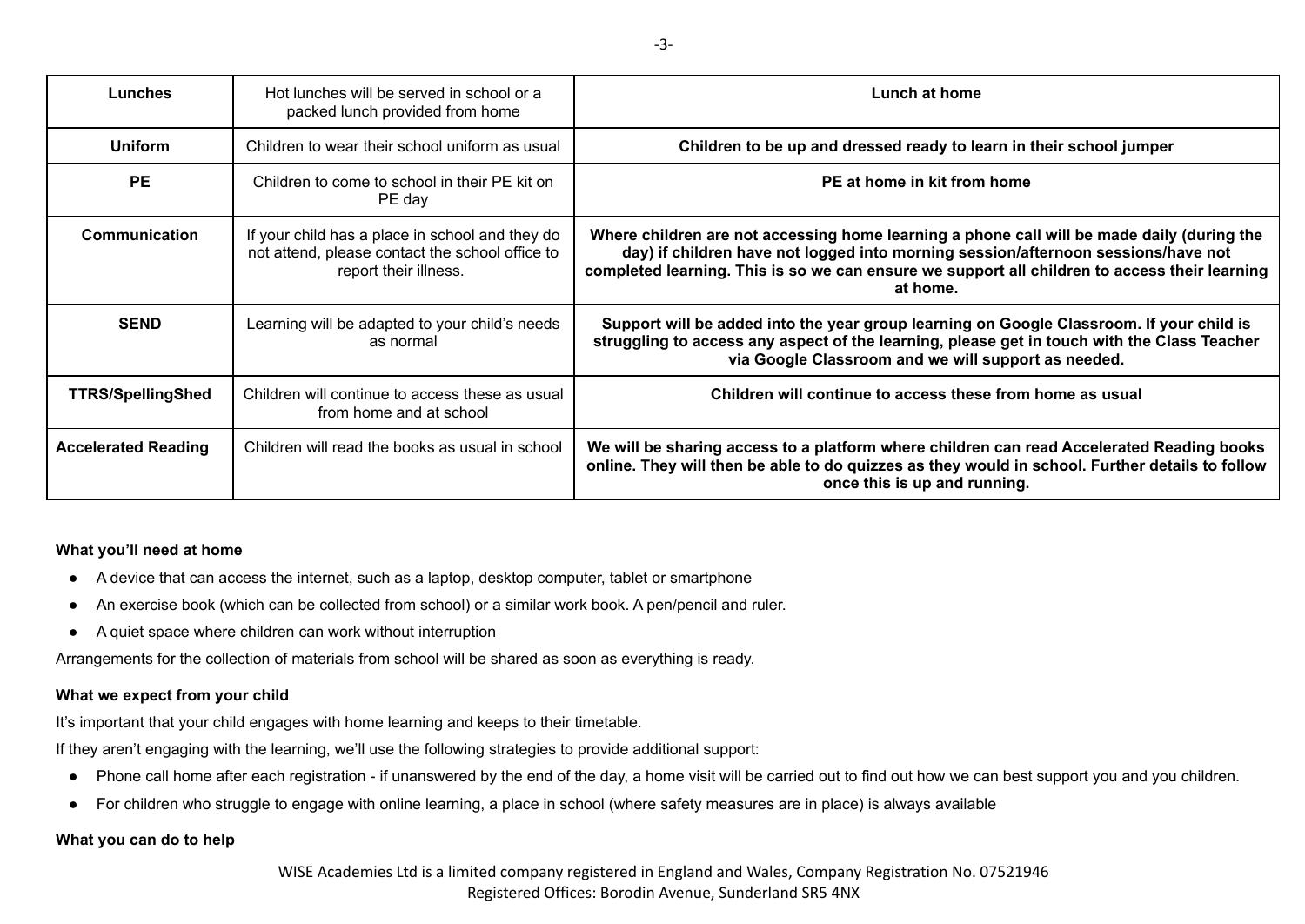We appreciate that if this situation arises, it may present some challenges for you. We kindly ask for your support so that we can continue to provide high-quality education for your child during this time.

Younger children in particular may need support in accessing online materials and staying focused with their remote learning. We ask that you help them as much as you can.

At the same time, we don't expect you to watch your child all day, and we wouldn't expect parents/carers to get involved in remote lessons in place of our teachers. But, it would be really helpful if you can take an active role in your child's learning by asking them about their day and what they've learned.

Our top tips:

- Try to encourage your child to be ready and dressed in their school jumper for the start of the school day, and to keep to their timetable.
- Distinguish between weekdays and weekends, and make it clear when the school day is over, to separate home and school life
- Plan breaks and exercise into the day to help keep your child active

Please keep in touch with us and do let us know if you're having any difficulties with remote learning, or if you have any questions.

Thank you for your continued support.

Yours sincerely,

Executive Headteacher

# **EXERCISE BOOKS/EQUIPMENT IS AVAILABLE TO COLLECT FROM SCHOOL ON MONDAY 11.01.2021 and TUESDAY 12.02.2021 BETWEEN 10:30am and 11:15am from Malvin's Close Office**

Year 2 Timetable

| Year 2    | Registration<br>9am LIVE | Reading<br>9.15-9.45<br><b>LIVE</b> | <b>Break</b> | Maths | Writing | Lunch<br>$12-1pm$ | Registration and<br>reading for<br>pleasure 1.00<br><b>LIVE</b> | Afternoon<br>Learning | Assembly<br>Offline by 3.30pm |
|-----------|--------------------------|-------------------------------------|--------------|-------|---------|-------------------|-----------------------------------------------------------------|-----------------------|-------------------------------|
| Monday    | Registration             | Reading<br>/Phonics                 | Break        | Maths | Writing | Lunch             | Registration and<br>reading for<br>pleasure                     | Science               |                               |
| Tuesday   | Registration             | Reading<br>/Phonics                 | <b>Break</b> | Maths | Writing | Lunch             | Registration and<br>reading for<br>pleasure                     | Geography             |                               |
| Wednesday | Registration             | Reading                             | <b>Break</b> | Maths | Writing | Lunch             | Registration and                                                | Computing             | <b>Picture News</b>           |

WISE Academies Ltd is a limited company registered in England and Wales, Company Registration No. 07521946 Registered Offices: Borodin Avenue, Sunderland SR5 4NX